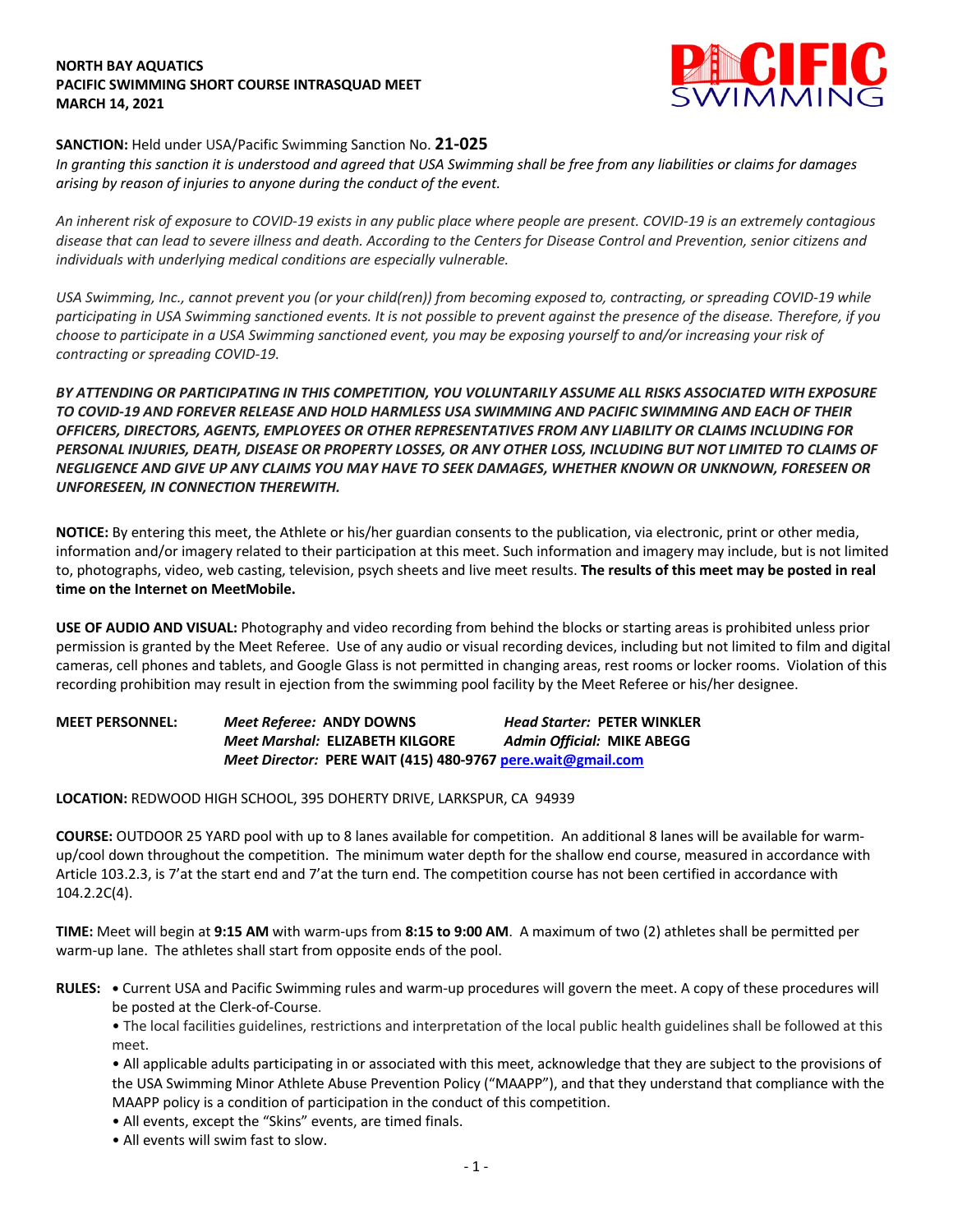• The "Skins" events shall, if more than 4 athletes are entered, consist of preliminaries, semi-finals with the top four athletes in the preliminaries, and finals with the top two athletes in the semi-finals. The semi-final and final heats shall be run immediately after the preliminaries. If there is more than one preliminary heat, the heats will be swum fast to slow without circle seeding.

- Athletes may compete in **3 REGULAR** events and **2 SKINS** events per day.
- All Athletes ages 12 and under should complete competition within four (4) hours.
- Entries will be accepted until the meet is full.

**•** If local conditions warrant it the Meet Referee, with the concurrence of the Meet Director, may require a mandatory scratch down. Immediate cash refunds will be made for any mandatory scratches.

- **All Coaches and Officials must wear their USA Swimming membership cards in a visible manner.**
- **Spectators are not permitted on the pool deck or inside the pool facility.**

**• All applicable Marin County, City of Larkspur and State of California Public Health requirements for protection against COVID-19 will apply. All persons in the facility must be masked (with the exception of athletes during warm up, warm down, and actual competition). The Meet Director and Meet Referee may remove any individual who does not comply.** 

**UNACCOMPANIED ATHLETES:** Any USA Swimming Athlete-Member competing at the meet must be accompanied by a USA Swimming Member-Coach for the purposes of Athlete supervision during warm-up, competition and warm-down. If a Coach-Member of the Athlete's USA Swimming Club does not attend the meet to serve in said supervisory capacity, it is the responsibility of the Athlete or the Athlete's legal guardian to arrange for supervision by a USA Swimming Member-Coach. The Meet Director or Meet Referee may assist the Athlete in making arrangements for such supervision; however, it is recommended that such arrangements be made in advance of the meet by the Athlete's USA Swimming Club Member-Coach.

**RACING STARTS:** Athletes must be certified by a USA Swimming member-coach as being proficient in performing a racing start or must start the race in the water. It is the responsibility of the Athlete or the Athlete's legal guardian to ensure compliance with this requirement.

**RESTRICTIONS:** • Smoking and the use of other tobacco products is prohibited on the pool deck, in the locker rooms, in spectator

- seating, on standing areas and in all areas used by Athletes, during the meet and during warm-up periods.
- Sale and use of alcoholic beverages is prohibited in all areas of the meet venue.
- No glass containers are allowed in the meet venue.
- No propane heater is permitted except for snack bar/meet operations.
- All shelters must be properly secured.
- Deck Changes are prohibited.

• Destructive devices, to include but not limited to, explosive devices and equipment, firearms (open or concealed), blades, knives, mace, stun guns and blunt objects are strictly prohibited in the swimming facility and its surrounding areas. If observed, the Meet Referee or his/her designee may ask that these devices be stored safely away from the public or removed from the facility. Noncompliance may result in the reporting to law enforcement authorities and ejection from the facility. Law enforcement officers (LEO) are exempt per applicable laws.

• Operation of a drone, or any other flying apparatus, is prohibited over the venue (pools, Athlete/Coach areas, Spectator areas and open ceiling locker rooms) any time Athletes, Coaches, Officials and/or Spectators are present.

**ELIGIBILITY:** • Athletes must be current members of USA Swimming and enter their name and registration number on the meet entry card as they are shown on their Registration Card. If this is not done, it may be difficult to match the Athlete with the registration and times database. The meet host will check all Athlete registrations against the SWIMS database and if not found to be registered, the Meet Director shall accept the registration at the meet (a \$10 surcharge will be added to the regular registration fee). Duplicate registrations will be refunded by mail.

• Meet is open only to qualified athletes registered with **North Bay Aquatics.** Athletes who are unattached but training with **North Bay Aquatics** are eligible to compete.

• Entries with **"NO TIME" will be accepted.**

• Disabled Athletes are welcome to attend this meet and should contact the Meet Director or Meet Referee regarding any special accommodations on entry times and seeding per Pacific Swimming policy.

• Athletes 19 years of age and over may compete in the meet for time only, no awards. Such Athletes must have met standards for the 17-18 age group.

• The Athlete's age will be the age of the Athlete on the first day of the meet.

**ENTRY FEES:** \$20.00 flat fee per Athlete. Entries will be billed by the Club to the Athlete's account.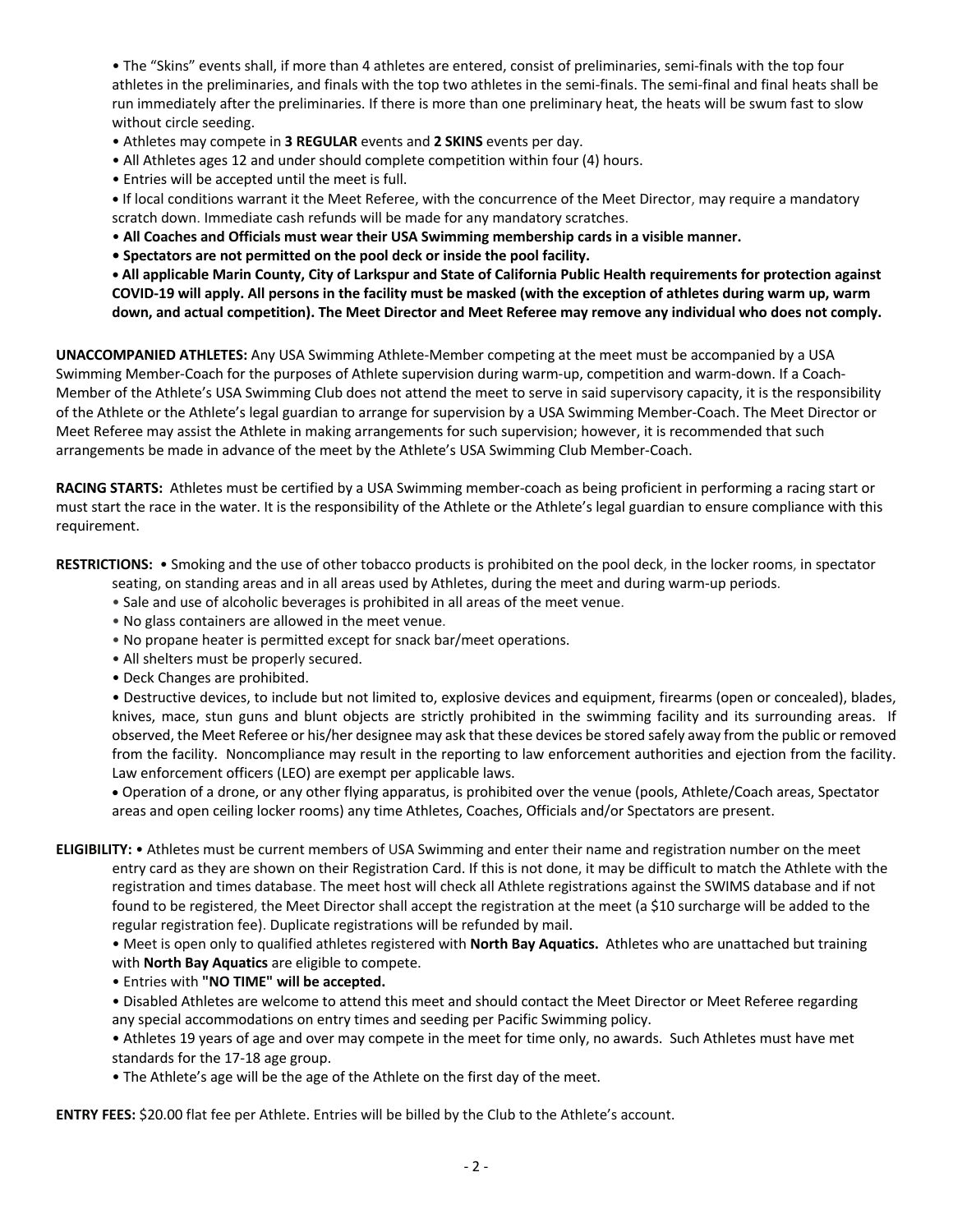**ONLINE ENTRIES:** None – all entries will be team entries.

**TEAM ENTRIES:** A sd3 entry file must be submitted by **MARCH 8, 2021 to MEET DIRECTOR.**

**CHECK-IN:** The meet shall be pre-seeded. Athletes shall report to the bull-pen area at their scheduled time for each event. Events may be reseeded if deck scratches are known in advance.

**SCRATCHES:** Any Athletes not reporting for or competing in an individual timed final event that they have entered shall not be penalized.

### **AWARDS:** None.

**ADMISSION:** Free. No spectators will be permitted inside the pool facility.

**MISCELLANEOUS:** No overnight parking is allowed. Facilities will not be provided after meet hours.

#### **EVENT SUMMARY:**

| <b>Open Timed Finals</b> | <b>Open Prelim/Semi/Finals Skins</b> |
|--------------------------|--------------------------------------|
| 400 IM                   | <b>50 FL</b>                         |
| 100 IM                   | <b>50 BK</b>                         |
| 100 FL                   | <b>50 BR</b>                         |
| 200 BK                   | <b>50 FR</b>                         |
| <b>50 BK</b>             |                                      |
| 100 FR                   |                                      |
| 200 BR                   |                                      |
| 50 BR                    |                                      |
| 500 FR                   |                                      |
| 100 BK                   |                                      |
| <b>50 FR</b>             |                                      |
| 200 FLY                  |                                      |
| <b>50 FLY</b>            |                                      |
| 100 BR                   |                                      |
| 1000 FR                  |                                      |
| 200 IM                   |                                      |
| 200 FR                   |                                      |